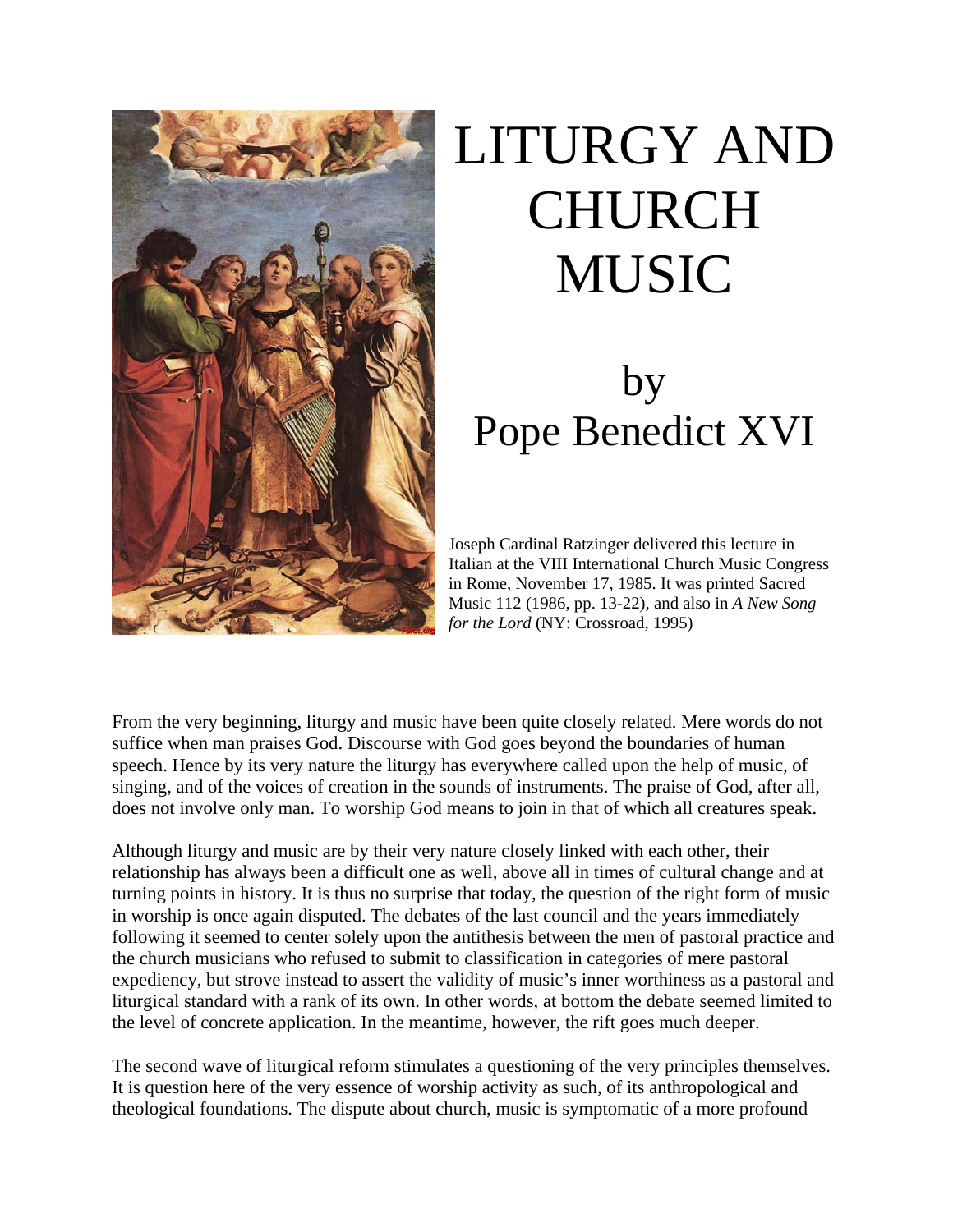question: what is worship?

1. Outstripping the council? A new conception of the liturgy.

The new phase of liturgical reform efforts is explicitly based not upon the texts of the Second Vatican Council, but upon its "Spirit." As symptomatic of this view, I shall use here the informative and clearly conceived article, "Song and Music in the Church" which appeared in the *Nuovo Dizionario di Liturgia.* There, the high artistic rank of Gregorian chant and classical polyphony is not called into question. It is not even a case of playing off community activity against elitist art. Indeed, the rejection of an historicist rigidity which merely copies the past and thus lacks both a present and a future, is not the real point at issue, either. It is rather a question of a new basic understanding of liturgy, with which the council, whose constitution on the sacred liturgy is said to contain a split personality, is to be outstripped.

Let us attempt to familiarize ourselves briefly with the basic outlines of this new conception. The point of departure for the liturgy (so we are told) lies in the assembly of two or three who gather in Christ's name. At first hearing, this reference to the promise of Jesus in Matthew 16:20 sounds harmless and quite traditional. However, it acquires a revolutionary impetus through the isolation of this one biblical text, which is viewed in contrast to the entire liturgical tradition. The "two or three" are not set up as the antithesis of an institution with institutional roles, as the antithesis of any kind of "codified program." This definition of the liturgy therefore means that it is not the Church which takes precedence of the group, but rather that the group is more important than the Church. It is not the Church as total entity which supports the liturgy of an individual group or congregation, but rather the group itself is the point at which liturgy begins in every instance. Hence, it also follows that liturgy does not grow out of a model shared in common, out of a "rite" (which as a "codified program" now becomes a negative image of constraint): liturgy rather arises on the spot, out of the creativity of those assembled. In such a sociological view, the sacrament of priestly ordination appears as an institutional role which has created a monopoly for itself and which by means of the institution (the Church) undoes the pristine unity and community of the group. In this constellation, we are told, both music and the Latin tongue have become a language of the initiates, "the language of another Church, namely of the institution and of its clergy."

It is evident that the isolation of Matthew 16:20 from the entire biblical and ecclesiastical tradition of the Church's common prayer has far-reaching consequences: the Lord's promise to those praying anywhere is transformed into the dogma of the autonomous group. The joint action of praying has been intensified to an egalitarianism which regards the development of spiritual offices as the beginning of a different Church. From this point of view, any guiding postulates derived from the Church as a whole are restraints which must be resisted for the sake of the originality and freedom of the liturgical celebration. It is not obedience to a totality but rather the creativity of the moment which becomes determinative.

Plainly, with the acceptance of sociological terminology, certain evaluations have also been accepted here: the value system formed by sociological language builds a new view of past and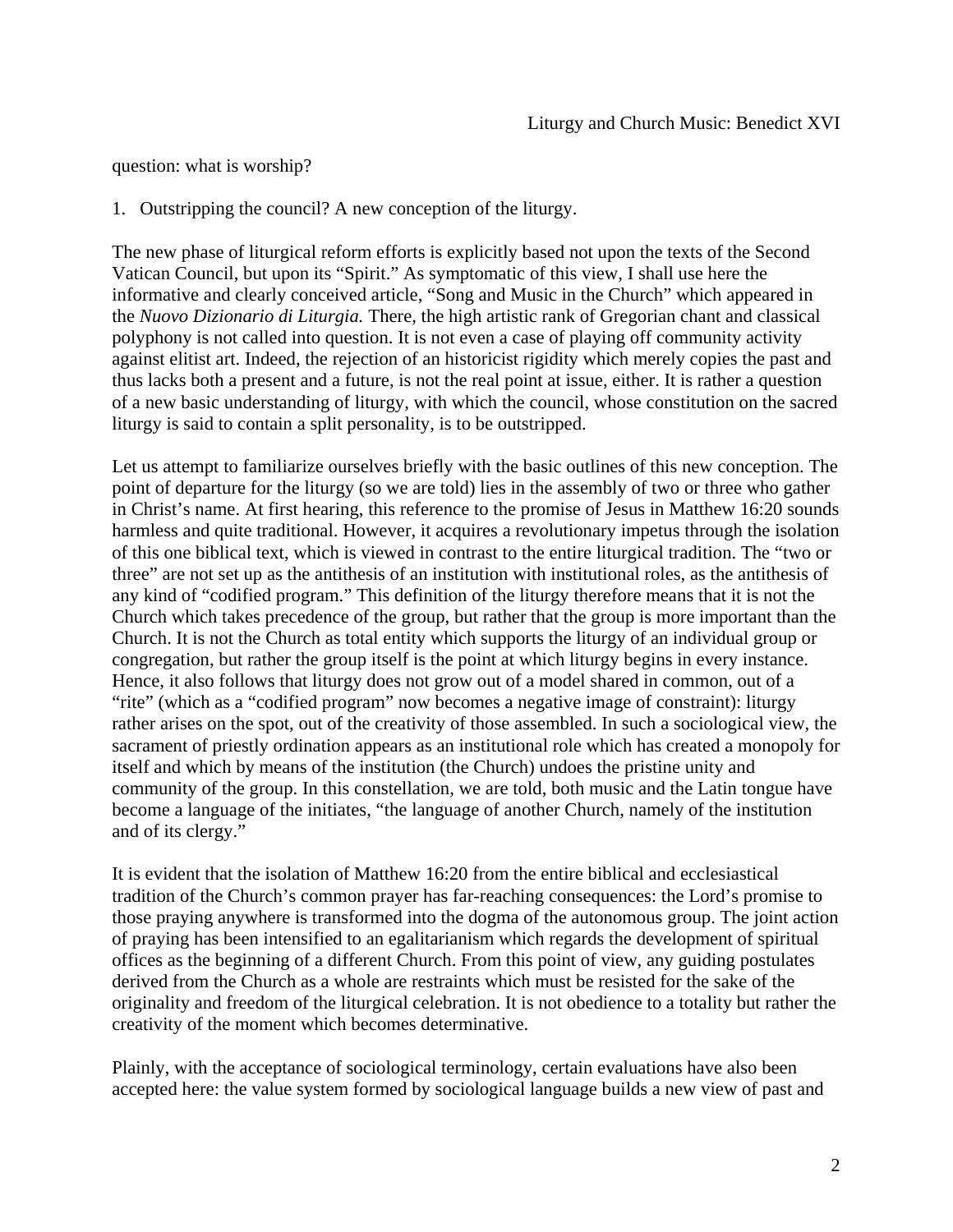#### Liturgy and Church Music: Benedict XVI

present, negative and positive. And so, conventional (indeed, even conciliar!) terms like the "treasury of sacred music," the "organ as queen of instruments" or the "universality of Gregorian chant" now appear as "mystifications" whose purpose is "to preserve a particular form of power." A certain administration of power (so we are told) feels threatened by the processes of cultural change. It (allegedly) reacts by masking its effort at self-preservation in the guise of love for tradition. Gregorian chant and Palestrina are said to be the tutelary deities of a mythicized ancient repertory, ingredients of a Catholic counter-culture supported by re-mythicized and super-sacralized archetypes. In fact, the entire historical liturgy of the Church is claimed to be more concerned with the representation of a cultic bureaucracy than with the singing activity of the congregation. And finally, the content of Pope St. Pius X's *motu proprio* on church music is called a "culturally shortsighted and theologically worthless ideology of sacred music."

Now, of course, it is not only sociologism which is at work here, but also a complete separation of the New Testament from the Church's history, linked to a theory of decadence which is quite typical of many an Enlightenment situation: real purity can only be found in the "Jesuistic" origins, and all the rest of history seems to be a "musical adventure with false and disoriented experiences." This history must now "be brought to an end" in order to begin again with what is right.

But just what does the new and better look like? The basic ideas have already been hinted at earlier, and we must now try to render them more concrete. Two fundamental values are stated quite clearly. The "primary value" of a renewed liturgy, so we are told, is "the activity of all persons in fullness and in authenticity." Accordingly, church music primarily means that the "People of God" depicts its own identity by singing. And with this, we arrive at the second value decision which is operative here: music proves to be a force which causes the group to cohere. The familiar songs are, so to speak, the hallmarks of a community. From these two principles there follow the main categories of music at worship: project, program, animation, management. The "how," so we are told, is much more important than the "what." The ability to celebrate is claimed to be primarily "the ability to produce": music must above all be "produced" or "made". In order to be fair, I must add that the article shows complete appreciation for different cultural situations and leaves room for the acceptance of historical materials as well. And above all, the article stresses the paschal character of Christian liturgy, whose song not only depicts the identity of the People of God, but should also render an account of its hope and proclaim to all the countenance of the Father of Jesus Christ.

In spite of the great rupture, there thus remain elements which make dialogue feasible and offer the hope that unity in our basic understanding of the liturgy can once again be achieved. Because the liturgy is derived from the group instead of from the Church, this unity threatens to disappear, and that not merely in theory, but in actual liturgical practice.

I would not speak at such length about all of this if I believed that such ideas were attributable only to a few individual theorists. Although it is beyond all dispute that they are not supported by the texts of Vatican II, many a liturgical office and its organs firmly believes that the "spirit" of the council points in this direction. In the sense of what has been described above, an all too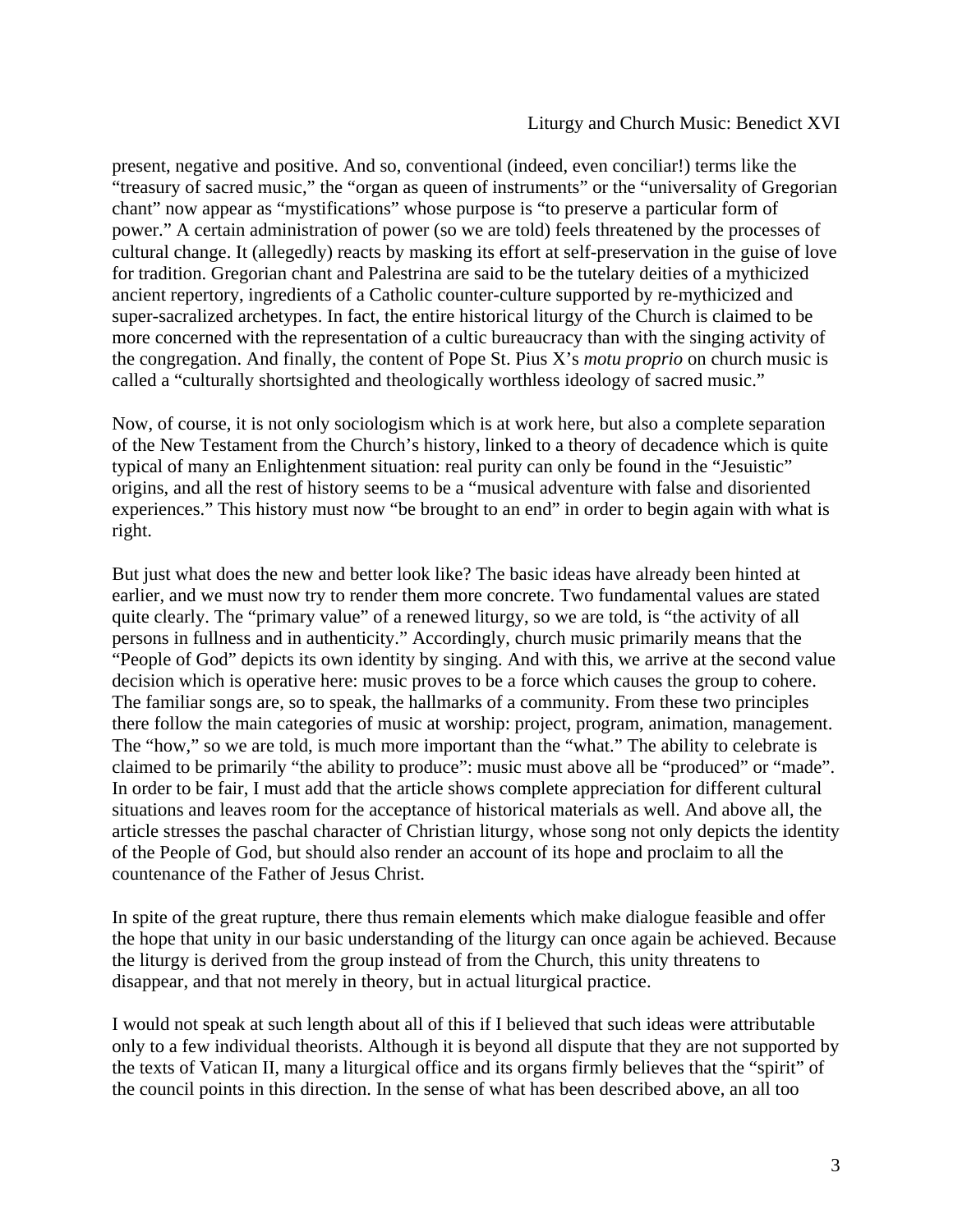widespread opinion today holds that the real categories of the conciliar understanding of liturgy are a so-called creativity, the activity of all those present, and the reference to a group whose members know and are drawn to each other. Not only assistant pastors, but sometimes even bishops have the feeling that they are not loyal to the council if they celebrate Holy Mass exactly as it is printed in the *Missale:* at least one "creative" formula must be slipped in, no matter how banal it might be. Of course, the bourgeois greeting of the audience and if possible also the friendly greetings at leave taking have already become an obligatory element of the sacred action which scarcely anyone dare omit.

2. The philosophical foundation of this conception and its questionable aspects.

In spite of all that has been said thus far, we have not yet reached the center of this change of values. The points already discussed all follow from the preferential ranking of the group above the Church. How so? Because the Church is classified under the general term "institution," and in the type of sociology being borrowed here, "institution" bears the quality of a negative value. "Institution" embodies power, and power is viewed as the antithesis of freedom. Since faith ("imitation of Jesus") is conceived of as a positive value, it must stand on the side of freedom and hence by its very nature be anti-institutional as well. Accordingly, worship may not be a prop for or a part of an institution either, but it must instead be a counterforce which helps bring down the mighty from their thrones.

If that be the point of departure, then of course, the paschal hope (to which the liturgy is supposed to testify) can become quite terrestrial. It can become the hope of overcoming the institutions, and in fact it becomes a weapon in the struggle against the powers that be. For example, he who merely reads the texts of the *Missa Nicaraguensis* can get a good idea of this shifting of hope and of the new realism which liturgy acquires here, as instrument of a militant promise. And something else becomes evident: the importance which actually accrues to music in the new conception. The revolutionary songs have the power to arouse, and this communicates an enthusiasm and a conviction which a merely spoken liturgy could not evoke. Here, there is no longer any opposition to liturgical music, since music has received a new and indispensable function of arousing irrational powers and a communitarian impulse which is the purpose of the entire process. And music simultaneously contributes to the formation of consciousness, because something which is sung gradually communicates itself to the spirit much more effectively than something merely spoken or thought.

Moreover, byway of the group liturgy, the boundaries of the locally assembled community are here quite deliberately overstepped: by means of the liturgical form and its music there arises a new solidarity which is supposed to bring forth a new people that calls itself the people of God, although "God" really means the people themselves and the historical energies realized in them.

Let us now return to our analysis of the values which have become determinant of the new liturgical consciousness. First of all, there is the negative quality of the concept "institution" and the fact that the Church is considered solely under this sociological aspect, which is not that of an empirical sociology (be it noted), but from a point of view for which we are indebted to the so-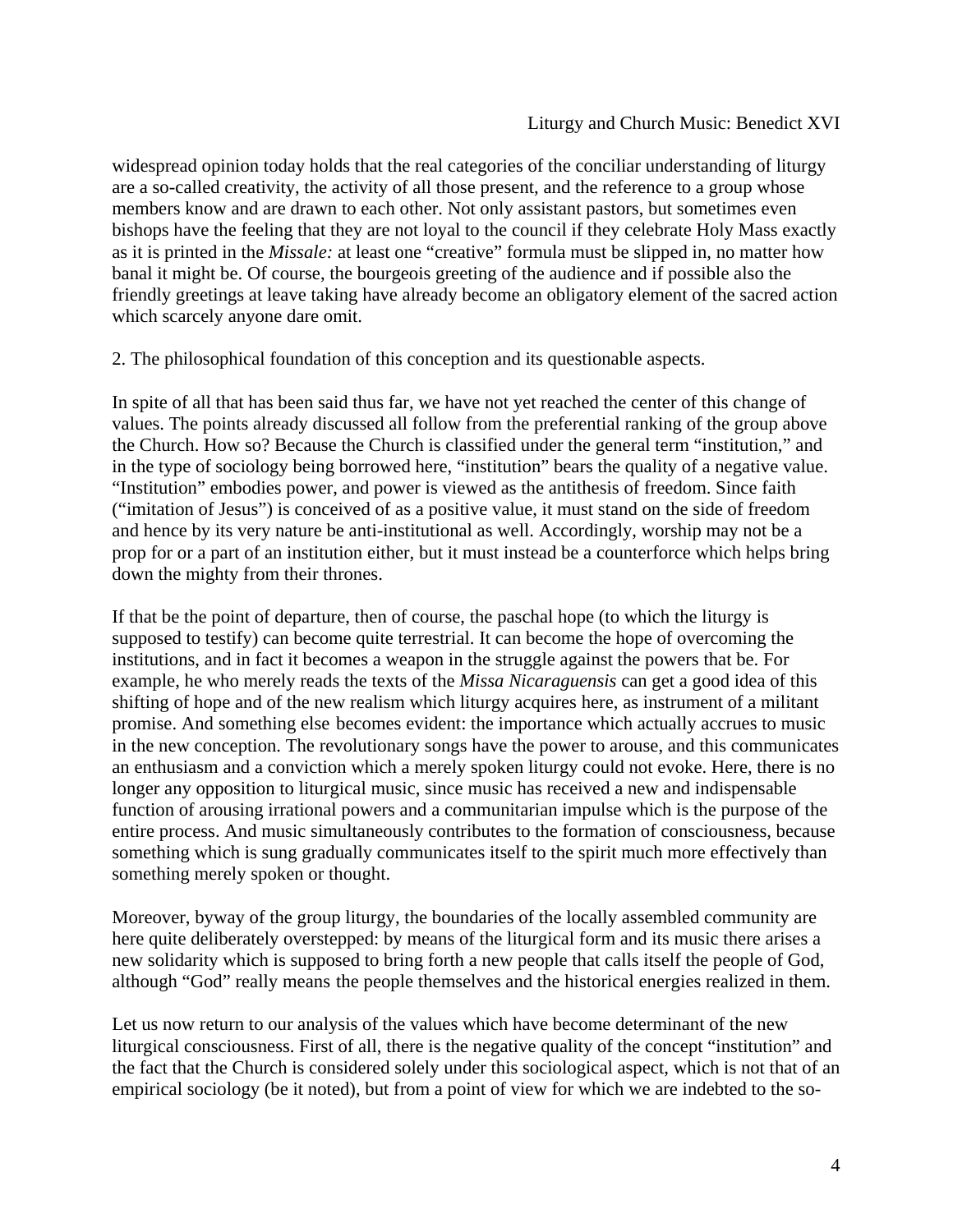#### Liturgy and Church Music: Benedict XVI

called masters of distrust. They have obviously done their work quite well, and have achieved a mind-set which remains effective even when its origin goes unremarked. But the distrust could not have had such explosive power if it were not accompanied by a promise whose fascination is almost unavoidable: the idea of freedom as the real requirement of human dignity. To this extent the question of the correct concept of freedom must represent the heart of the discussion. And thereby the dispute about the liturgy is brought back from all the superficial questions about its shape, to the real matter at hand, for in the liturgy it is actually a matter of the presence of the Redemption and of the approach to genuine freedom. The positive side of the new dispute is undoubtedly to be found in thus pointing up the central issue.

At the same time, we can see just what Catholic Christianity is suffering from today. If the Church appears to be merely an institution, a bearer of power and thus an opponent of freedom and a hindrance to redemption, then the faith lives in contradiction to itself, because on the one hand faith cannot dispense with the Church, and on the other hand faith is fundamentally opposed to the Church. Therein lies the tragic paradox of this trend in liturgical reform. After all, liturgy without the Church is a contradiction in terms. Where all are active so that all become themselves the subject, the real agent in the liturgy disappears along with the common subject "Church." People forget that the liturgy is supposed to be o*pus Dei,* God's work, in which He Himself acts first, and we become the redeemed precisely because He is at work. The group celebrates itself, and in so doing it celebrates absolutely nothing, because the group is no reason for celebrating. This is why universal activity leads to boredom. Nothing at all happens without Him Whom the whole world awaits. Only in light of this fact is the transition to more concrete purposes, as they are reflected in the *Missa Nicaraguensis,* a logical conclusion.

Hence, the representatives of this view must be asked with all firmness: Is the Church really just an institution, a cultic bureaucracy, a power apparatus? Is the spiritual office (of Holy Orders) merely the monopolization of sacred prerogatives? If it proves impossible to overcome these ideas at the level of the emotions as well, and to view the Church once again from the heart in a different light, then we will not be renewing liturgy, but the dead will be burying the dead and calling it "reform." And then, of course, *church* music no longer exists either, because it has lost its subject, the Church. In fact, in such a case one could no longer correctly speak of liturgy at all, because liturgy presupposes the Church, and what would remain are mere group rituals which use musical means of expression more or less adroitly. If liturgy is to survive or indeed be renewed, it is essential that the Church be discovered anew. And I would add: if man's alienation is to be overcome and if he is to rediscover his identity, then it is obligatory that man re-discover the Church, which is not an institution inimical to humanity, but that new We in which alone the individual can achieve his stability and his permanence.

In this connection it would be salutary indeed to re-study with all thoroughness the small book with which Romano Guardini, the great pioneer of the liturgical renewal concluded his literary activity in the year the council ended He himself stressed that he wrote this book out of concern and love for the Church whose human side—and its perilous state—he knew quite well But he had learned to discover in the Church's human frailty the scandal of God's Incarnation; he had learned to see in the Church the presence of the Lord Who had made the Church, His Body.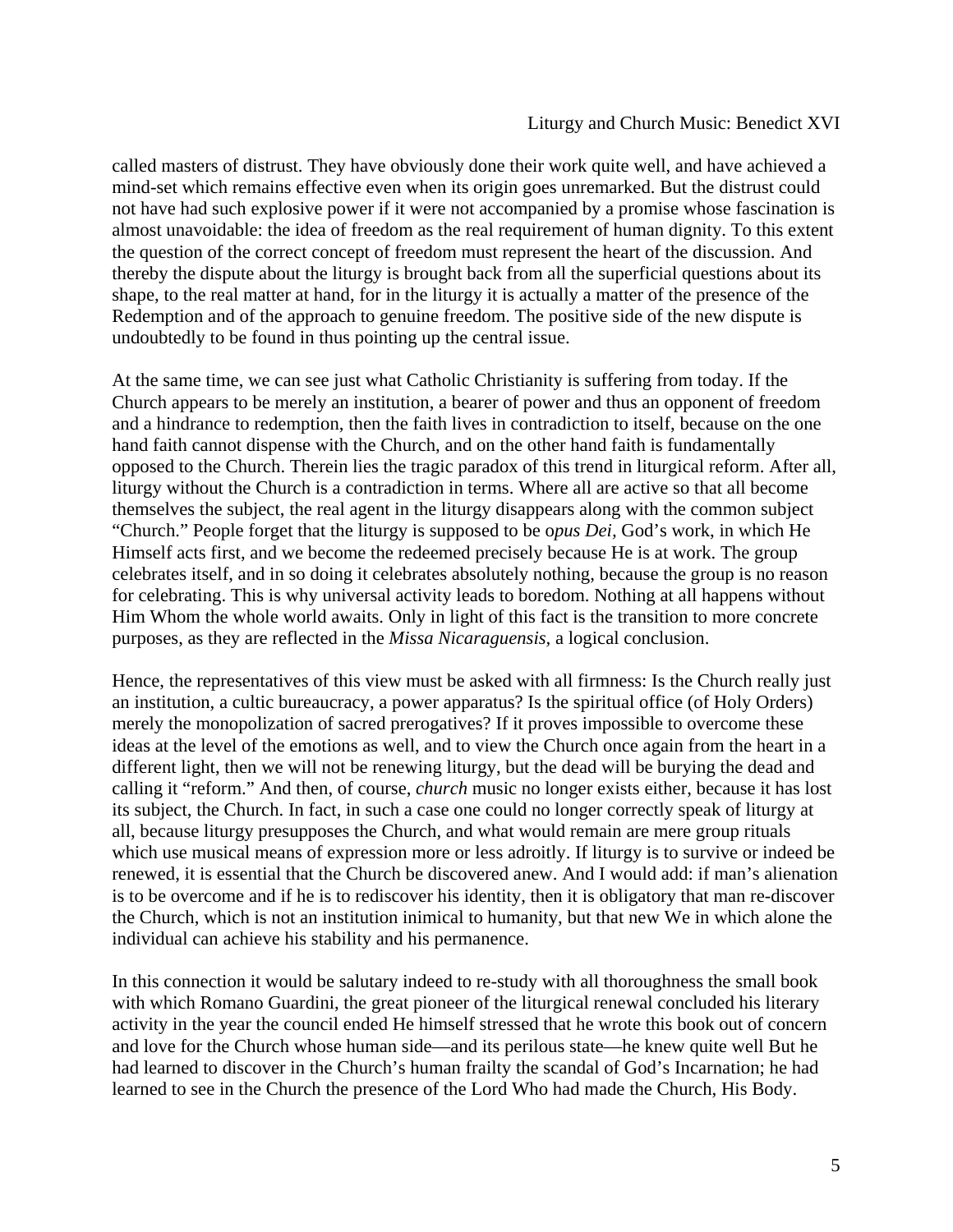Only when that is accomplished does Jesus Christ synchronize or co-exist with us. Without this, there is no real liturgy, which is not a mere recalling of the paschal mystery but its true presence. And again, only when this is the case, is liturgy a sharing in the Trinitarian dialogue between Father, Son and Holy Ghost. Only in this way is liturgy not our "making" but the *opus Dei— God's* action upon and with us. Therefore, Guardini emphatically stressed that in the liturgy, it was not a matter of *doing* something, but of *being.* The idea that general activity is the central value of the liturgy, is the most complete antithesis to Guardini's liturgical conception which one could imagine. The truth is that the general activity of all is not simply *not* the liturgy's basic value: it is as such no value at all.

I shall forego any further discussion of this question, for we must concentrate upon finding a point of departure and a standard for the correct relationship between liturgy and music. As a matter of fact, even from this point of view far-reaching consequences flow from establishing the fact that the Church is the real subject of the liturgy—the Church as the *communio sanctorum* of all places and of all times. From this there follows (as Guardini exhaustively showed in his early work *Liturgical Formation)* not merely the withdrawal of the liturgy from the arbitrariness of the group and of the individual (even though he be cleric or specialist) which Guardini termed the objectivity and the positive nature of the liturgy. Above all, there follow the three ontological dimensions in which the liturgy lives: the cosmos, history and the *mysterium.* The connection with history includes development, meaning that liturgy is part of something living, something which has a beginning, which continues to exert its influence and which, remains present without being completed, but rather lives only by being further developed. Some elements die off, others are forgotten and return later on in a different way, but development always implies partaking of an open-ended beginning.

And this brings us to a second category which is especially important because it is related to the cosmos: liturgy so conceived exists basically as partaking. No one is the first and only creator of liturgy. For everyone, liturgy is participation in something larger, which goes beyond the mere individual. And in this way each individual is also an agent, active precisely because he is a recipient.

Finally, relationship to the mystery means that the beginning of the liturgical event never lies within ourselves. It is rather response to an initiative from above, to a call and an act of love, which is mystery. There are problems here which need to be explained, but the mystery does not open itself to explanation. It becomes accessible only by being accepted, in the "yes" which even today we can safely call obedience, in a biblical sense.

And this brings us to a point which is very important for the onset of art. Group liturgy is not cosmic, since it lives from the autonomy of the group. Group liturgy has no history, for it is characterized precisely by emancipation from history and by a "do-it-yourself" attitude, even when a group uses moveable scenery borrowed from history. And group liturgy knows nothing of the mystery, for in group liturgy everything is explained and must be explained. That is why development and partaking are just as foreign to group liturgy as is obedience, which perceives a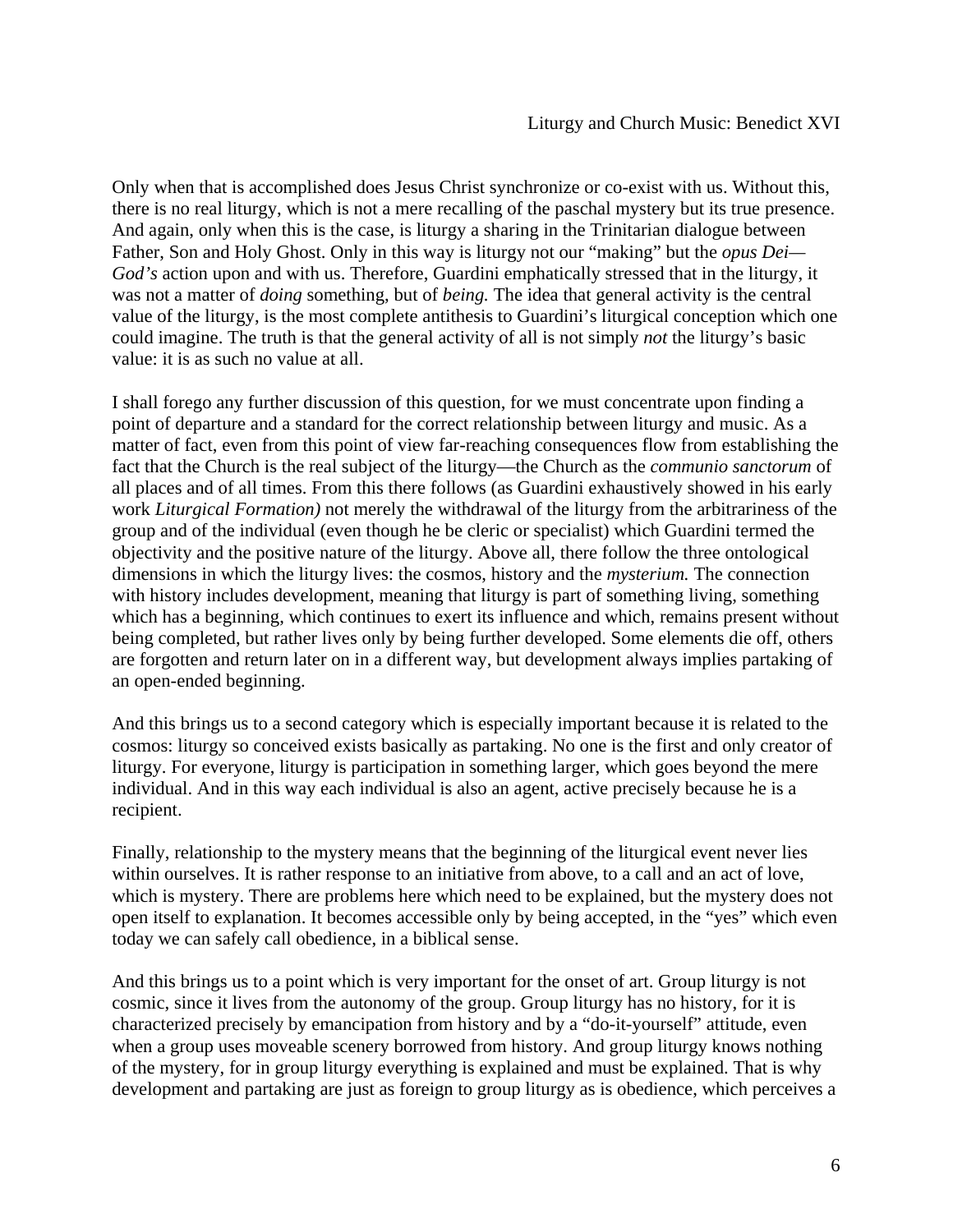meaning greater than that which can be explained.

All of this is now replaced by creativity, in which the autonomy of those emancipated attempts to corroborate or ratify itself. Such a creativity, which aspires to be a functional expression of autonomy and emancipation, is—precisely on that account—diametrically opposed to any form of partaking. Characteristic of this creativity is arbitrariness as a necessary expression of the rejection of all prescribed forms or rules, unrepeatability because repetition would already imply dependence, and artificiality because it is necessarily a case of purely human production. And so we see that human creativity which refuses to receive and to partake, is contradictory and untrue in its very nature, because man can only be man through receiving and partaking. Such creativity is escape from the *conditio humana* and therefore falsehood. This is ultimately why cultural decadence begins at the point where along with the loss of faith in God a pre-established reasonableness of being must also be called into question.

Let us now summarize our findings so that we can draw consequences for the point of departure and the basic form of church music. It has become evident that the primacy of the group derives from an understanding of the Church as institution based upon a concept of freedom which is incompatible with the idea and the reality of the institutional. Indeed, this idea of freedom is no longer capable of grasping the dimension of the *mysterium* in the reality of the Church. Freedom is conceived in terms of autonomy and emancipation, and takes concrete shape in the idea of creativity, which against this background is the exact opposite of that objectivity and positiveness which belong to the essence of the Church's liturgy. The group is truly free only when it discovers itself anew each time.

We also found that liturgy worthy of the name is the radical antithesis of all this. Genuine liturgy is opposed to an historical arbitrariness which knows no development and hence is ultimately vacuous. Genuine liturgy is also opposed to an unrepeatability which is also exclusivity and loss of communication without regard for any groupings. Genuine liturgy is not opposed to the technical, but to the artificial, in which man creates a counter-world for himself and loses sight of, indeed loses a feeling for, God's creation. The antitheses are evident as is the incipient clarification of the inner justification for group thinking as an autonomistically conceived idea of freedom. But now we must inquire positively as to the anthropological concept which forms the basis for the liturgy in the sense of the Church's faith.

### 2. The anthropological pattern of the Church's liturgy

The answer to our question is suggested by two fundamental statements in the New Testament. Saint Paul coined the expression *logike Iatreia* in Romans 12:1, but this is very difficult to translate because we lack a satisfactory equivalent for the concept of *logos.* It might perhaps be translated *"logos-like* worship" or worship fixed or determined by the Spirit, which would also echo Jesus' statement about adoration in spirit and in truth (John 4:23). But it is also possible to translate adoration stamped or marked by the word, adding of course that in a biblical sense (as well as in the Greek meaning) "word" is more than mere speech or language: it is creative reality. To be sure, it is also more than mere thought or spirit: it is spirit which explains and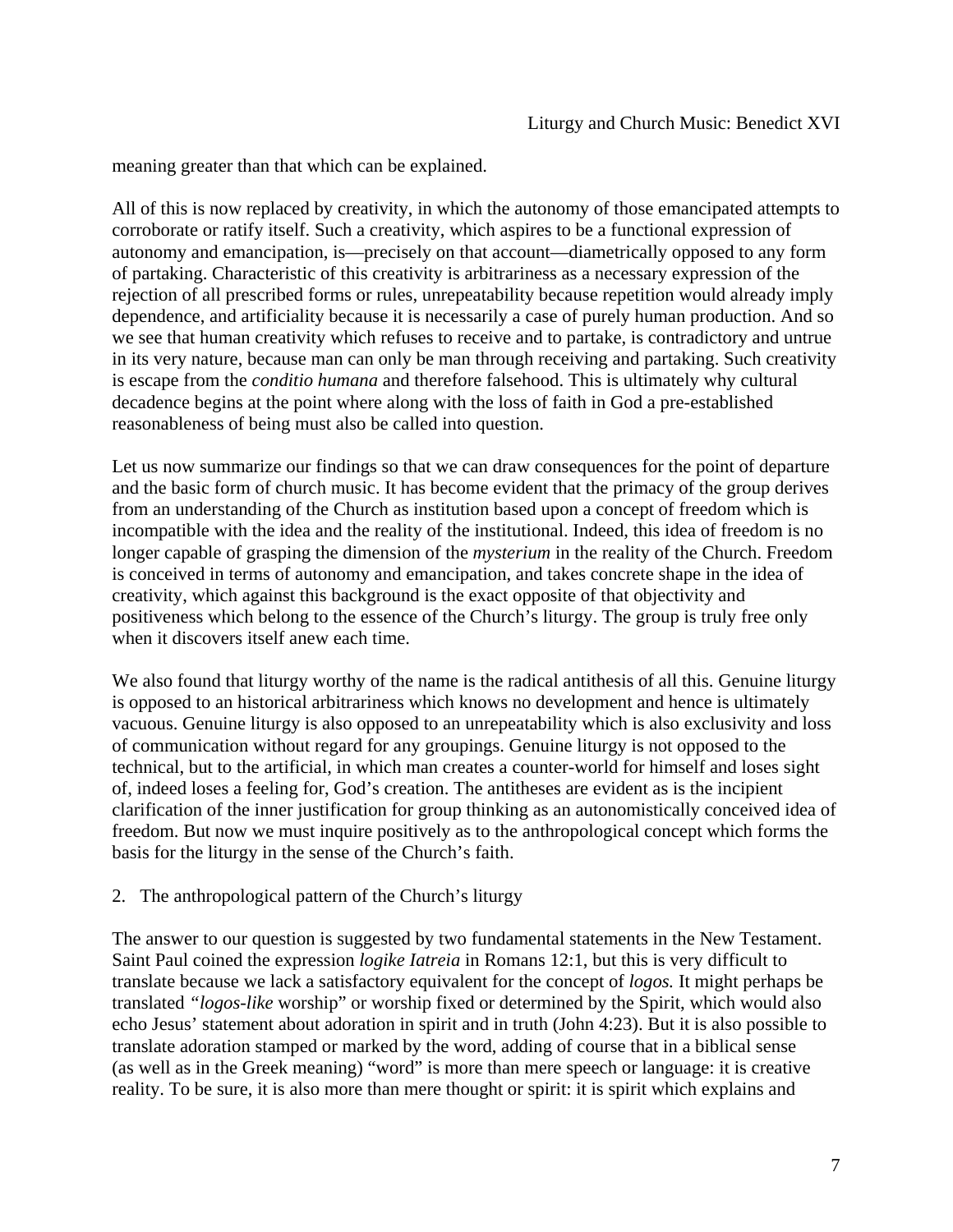#### Liturgy and Church Music: Benedict XVI

communicates itself. The relationship to a text, the rationality, the intelligibility and the sobriety of Christian liturgy have always been deduced from this fact and presupposed as the basic norm of liturgical music. But it would be a restrictive and a false interpretation to understand this norm as strictly requiring of all liturgical music a very close link with the text, or to declare the intelligibility of the text to be a general requirement for all liturgical music. After all, "word" in the biblical sense is more than text and comprehension includes more than the banal perspicuity of what is obvious to everyone, what is to be compressed into the most superficial rationality. It is quite correct, however that music which serves the adoration in spirit and in truth cannot be rhythmic ecstasy sensual suggestion or stupefaction subjective emotional bliss or superficial entertainment. It is rather subordinated to a message to a comprehensive spiritual statement which is rational in the highest sense of the word. In other words it is quite correct to say that such music must correspond in its innermost nature to this "word" in a comprehensive sense, indeed must serve it.

And so we are quite naturally led to another text which makes the really fundamental biblical statement about worship by clarifying for us the importance of the "word" and its relationship with us. I refer to that sentence in the prologue of Saint John's gospel: "And the Word was made flesh, and dwelt among us, and we saw His glory" (John 1:13). First of all, the "word" to which Christian worship refers is not a text, but a living reality: a God Who is meaning, communicating Itself, and Who communicates Himself by becoming man. This Incarnation is now the holy tent or tabernacle, the point of reference for all cult, which is a gazing upon God's glory and does Him honor. But these statements of Saint John's prologue do not convey the complete picture. The passages will be misunderstood unless we take them together with the "farewell speeches" of Jesus, in which He says to His disciples, "If I go to prepare a place for you, I will come again. I go away, and I come unto you. It is expedient to you that I go, for if I go not, the Paraclete will not come to you (John 12:2 ff., 14:18 ff., 16:5 ff., etc.). The Incarnation is only the first step in a longer process which moves to a final and meaningful conclusion in the Cross and the Resurrection. From the Cross, the Lord draws everything to Himself and bears what is corporeal, i.e., man and the whole created world, into God's eternity.

The liturgy is subordinate to this movement, which we might call the basic text to which all liturgical music refers: music must be measured from within by the standard of this line of motion. Liturgical music is a result of the demands and of the dynamism of the Incarnation of the Word, for music means that even among us, the word cannot be mere speech. The principal ways in which the Incarnation continues to operate are of course the sacramental signs themselves. But they are quite misplaced if they are not immersed in a liturgy which as a whole follows this expansion of the Word into the corporeal and into the sphere of all our senses. It is this fact which justifies and indeed renders necessary images in complete contrast to Jewish and Islamic types of worship. This is also the reason why it is necessary to appeal to those deeper levels of comprehension and response which become accessible through music. Faith becoming music is part of the process of the Word becoming flesh. But at the same time, this "becoming music" is also subordinated in a completely unique way to that inner evolution of the Incarnation event which I tried to hint at earlier the Word become flesh comes to be, in the Cross and Resurrection, flesh become Word. Both are permeated with each other. The Incarnation is not revoked, but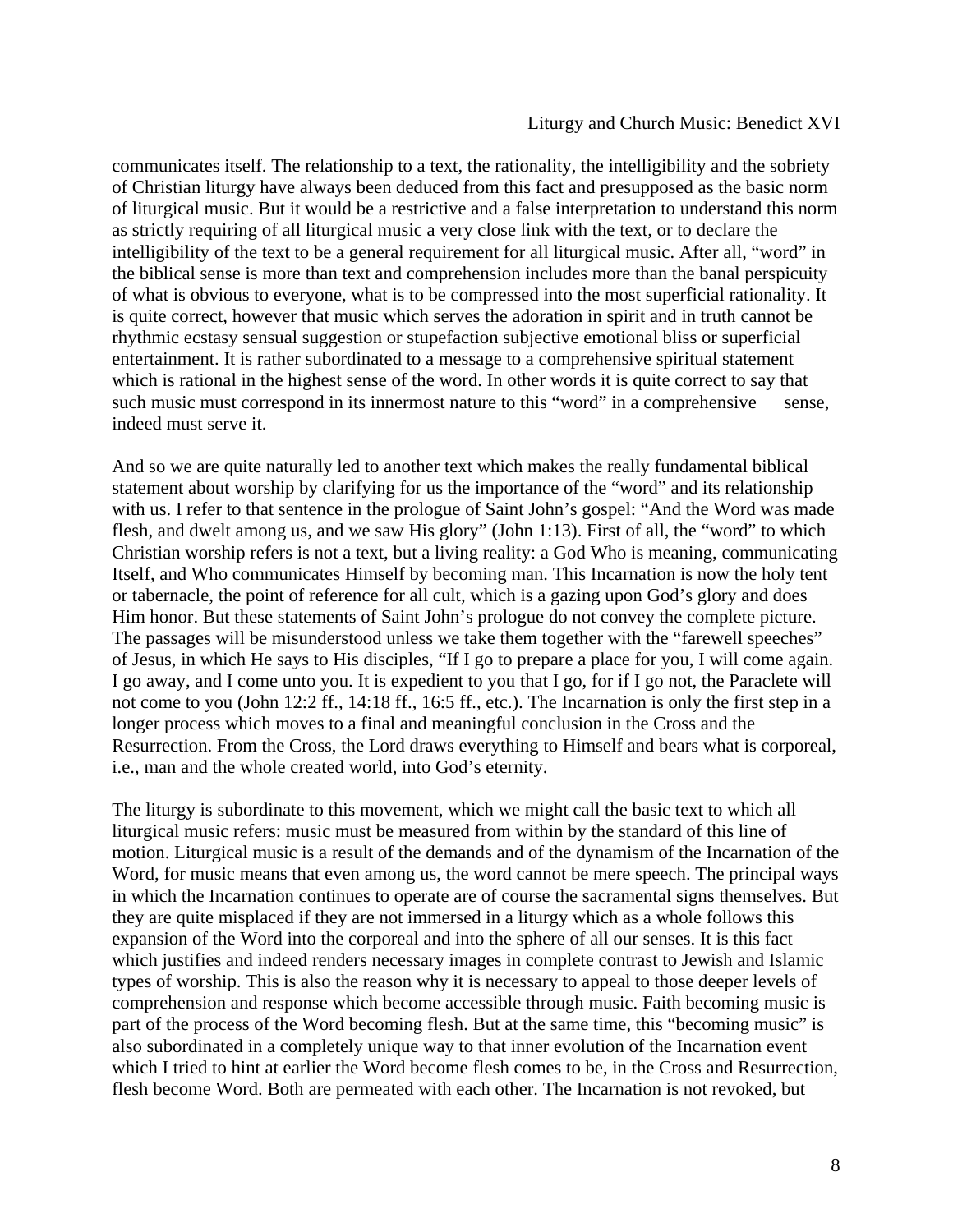becomes definitive at that instant in which the movement turns around, so to speak: flesh itself becomes Word, is "logocized," but precisely this transformation brings about a new unity of all reality which was obviously so important to God that He paid for it at the price of the Son's Cross.

When the Word becomes music, there is involved on the one hand perceptible illustration, incarnation or taking on flesh, attraction of pre-rational powers, a drawing upon the hidden resonance of creation, a discovery of the song which lies at the basis of all things. And so this becoming music is itself the very turning point in the movement: it involves not only the Word becoming flesh, but simultaneously the flesh becoming spirit; Brass and wood become sound; what is unconscious and unsettled becomes orderly and meaningful resonance. What takes place is an embodiment or incarnation which is spiritualization and a spiritualization which is incarnation or em-body-ment Christian incarnation or embodiment is always simultaneously spiritualization and Christian spiritualization is em-body-ment into the body of the *Logos*  become man.

- 4. The consequences for liturgical music
- a) Basic principles

To the degree that in music this conjunction of both movements takes place, music serves in the highest degree and in an irreplaceable manner that interior exodus which liturgy always is and wants to be. This means that the propriety of liturgical music is measured by its inner conformity to this basic anthropological and theological model. At first glance, such a statement seems far removed from concrete musical realities. But the statement becomes very concrete indeed when we consider the antithetical models of cultic music which I mentioned earlier. Or we can recall the Dionysiac type of religion and its music, which Plato discussed on the basis of his religious and philosophical views. In many forms of religion, music is associated with frenzy and ecstasy. The free expansion of human existence, toward which man's own hunger for the Infinite is directed, is supposed to be achieved through sacred delirium induced by frenzied instrumental rhythms. Such music lowers the barriers of individuality and personality, and in it man liberates himself from the burden of consciousness. Music becomes ecstasy, liberation from the ego, amalgamation with the universe. Today we experience the secularized variation of this type in rock and pop music, whose festivals are an anti-cult with the same tendency: desire for destruction, repealing the limitations of the everyday, and the illusion of salvation in liberation from the ego, in the wild ecstasy of a tumultuous crowd. These are measures which involve a form of release related to that achieved through drugs. It is the complete antithesis of Christian faith in the Redemption. Accordingly, it is only logical that in this area diabolical cults and demonic musics are on the increase today, and their dangerous power of deliberately destroying personality is not yet taken seriously enough. The dispute between Dionysiac and Apolline music which Plato tried to arbitrate, is not our concern, since Apollo is not Christ. But the question which Plato posed concerns us in. a most significant way.

In a way which we could not imagine thirty years ago, music has become the decisive vehicle of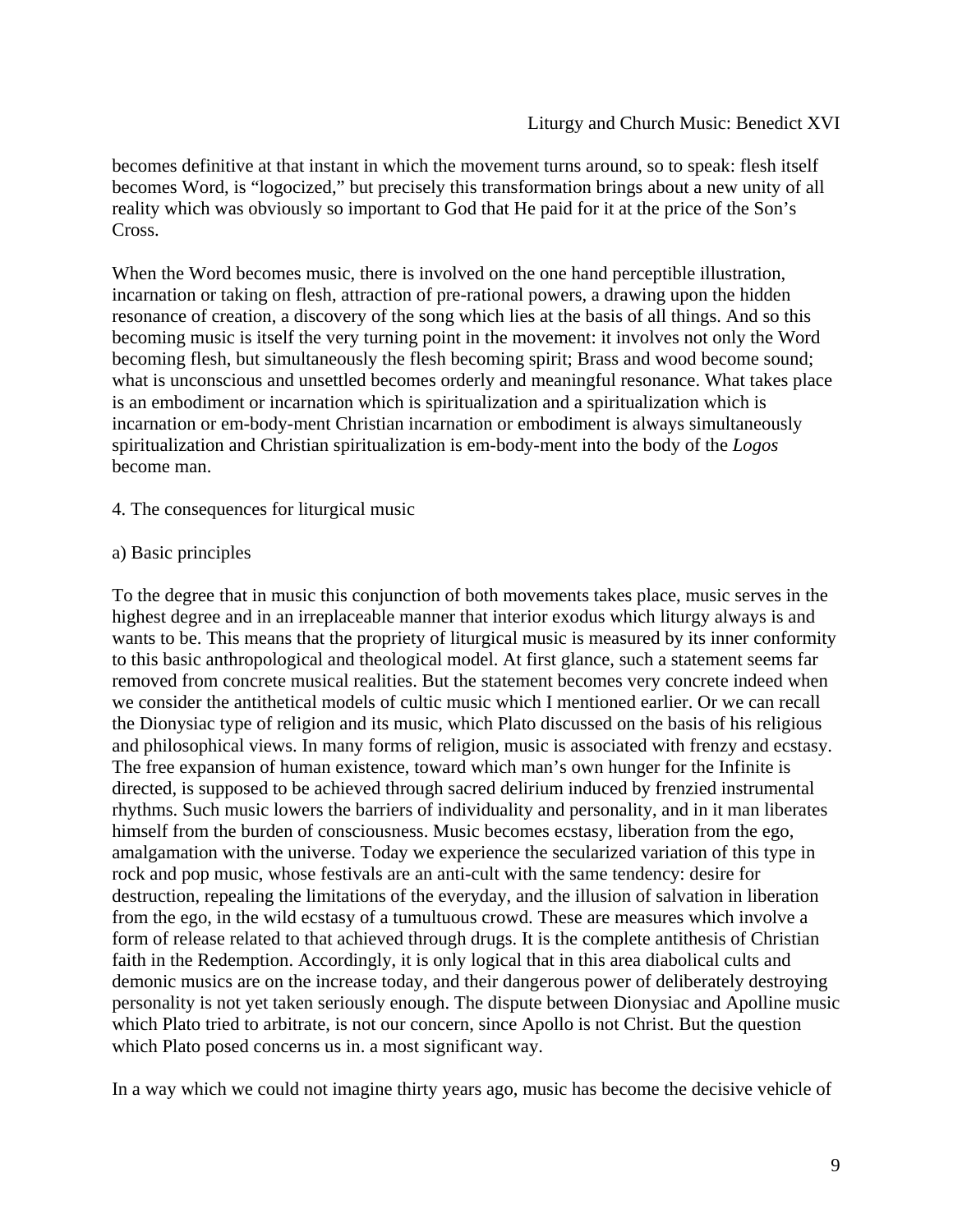a counter-religion and thus calls for a parting of the ways. Since rock music seeks release through liberation from the personality and its responsibility, it can be on the one hand precisely classified among the anarchic ideas of freedom which today predominate more openly in the West than in the East. But that is precisely why rock music is so completely antithetical to the Christian concept of redemption and freedom, indeed its exact opposite. Hence, music of this type must be excluded from the Church on principle, and not merely for aesthetic reasons, or because of restorative crankiness or historical inflexibility.

If we were to continue our analysis of the anthropological foundations of various types of music, we could render our question even more concrete. There is an agitational type of music which animates men for various collective goals. There is a sensuous type of music which brings man into the realm of the erotic or in some other way essentially tends toward feelings of sensual desire. There is a purely entertaining type of music which desires to express nothing more than an interruption of silence. And there is a rationalistic type of music in which the tones only serve rational constructs, and in which there is no real penetration of spirit and senses. Many dry catechism hymns and many modern songs constructed by committees belong to this category. Music truly appropriate to the worship of the incarnate Lord exalted on the cross exists on the strength of a different, a greater, a much more truly comprehensive synthesis of spirit, intuition and audible sound. We might say that western music derives from the inner richness of this synthesis, indeed has developed and unfolded in a fullness of possibilities ranging from Gregorian chant and the music of the cathedrals via the great polyphony and the music of the renaissance and the baroque up to Bruckner and beyond. This pre-eminence is found only in the West because it could arise only out of an anthropological foundation which unites the spiritual and the profane in an ultimate human unity. And the pre-eminence disappears to the degree that this anthropology vanishes. For me, the greatness of this music is the most obvious and immediate verification of the Christian image of man and of the Christian faith in the Redemption which could be found. Those who are truly impressed by this grandeur somehow realize from their innermost depths that the faith is true, even though they may need to travel some distance in order to carry out this insight with deliberate, understanding.

This means that the Church's liturgical music must be adjoined to that integration of human existence which we encounter through faith in the Incarnation. Such redeeming release is more toilsome than that sought in ecstatic frenzy, but this toil is the exertion of truth itself. On the one hand, it must integrate the senses into the spirit, in accord with the impulse of the *sursum corda.*  Pure spiritualization, however, is not the goal, but rather integration of the sensitive powers with the spirit, so that both taken together become the complete person. The spirit is not degraded by taking in the sense faculties, but actually receives thereby the complete richness of creation. And on the other hand the senses are not rendered less real when they are permeated with the spirit, because thereby they participate in the spirit's infinitude.

Every sensuous desire is really quite limited and ultimately incapable of intensification because an act of the senses cannot go beyond a certain limit. Those who expect release from an act of the senses will be disappointed, or "frustrated," as we say today. By being integrated, into the spirit, the senses, receive a new depth and reach into the endlessness of the spiritual adventure.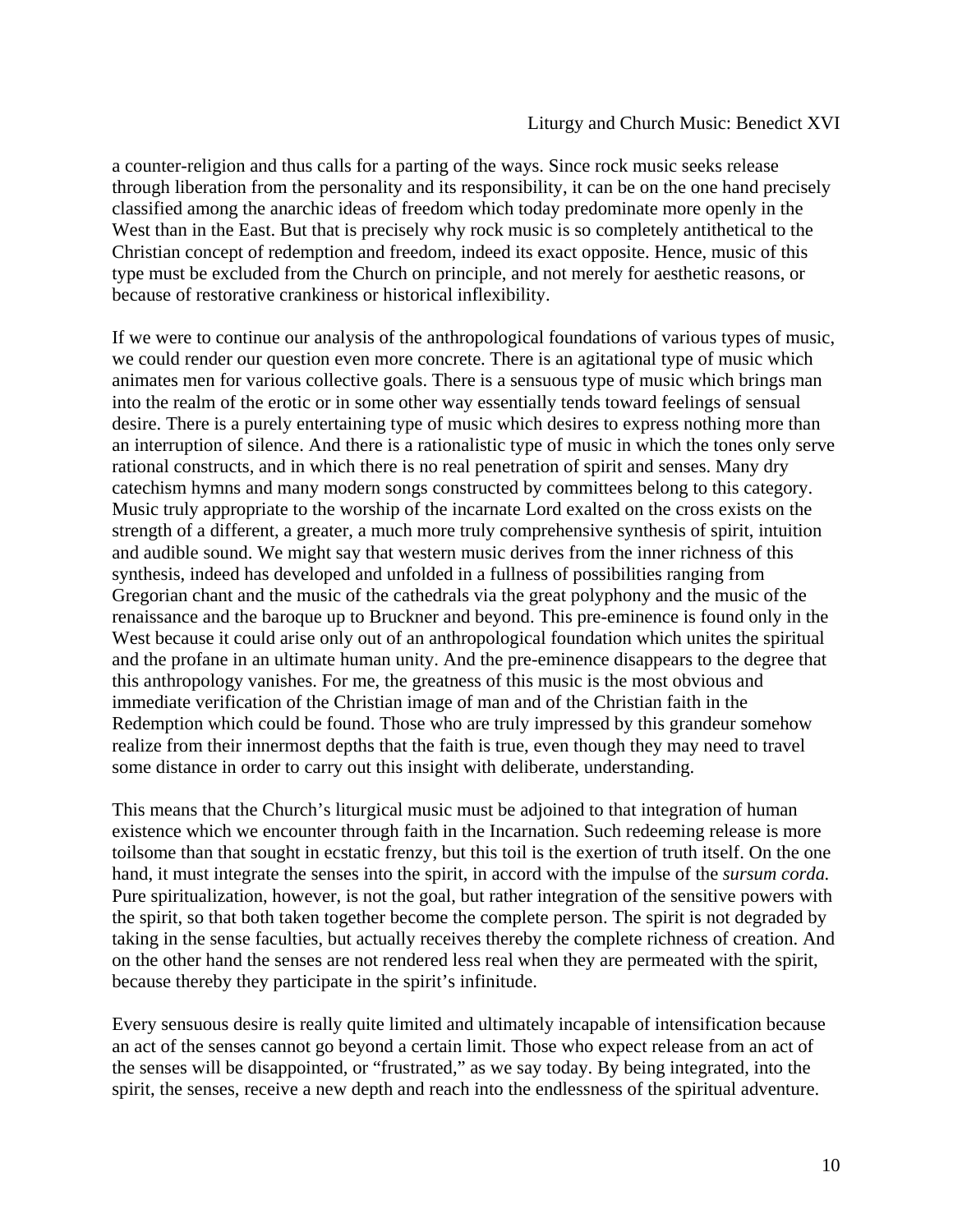Only there do they recover themselves completely—on condition, of course, that the spirit too does not remain uncommunicative. In "lifting up your hearts,"—sursum corda—music of faith seeks the integration of man and finds it not within itself but only by going beyond itself into the Word made flesh. Sacred music which forms a part of this framework of movement thus becomes man's purification, his ascent. Let us remember, though, that this music is not the product of a moment, but participation in history. It cannot be realized by an individual, but only in cooperation with others. And thus such a sacred music also expresses entrance into the history of the faith, and the mutual relationship of all members of Christ's body. Such a sacred music bequeathes joy and a higher type of ecstasy which does not extinguish personality, but unites and thus liberates. Such a sacred music gives us a foretaste of that freedom which does not destroy, but which unites and purifies.

# b) Remarks on the present situation

The musician, of course, will ask: How can that be accomplished? In the last analysis, great works of church music can only he bestowed or presented, since it is a matter of going beyond oneself, which is something man cannot accomplish without help; whereas according to the wellknown mechanisms of stupefaction, frenzy of the senses is producible. But all producing ends where the truly great begins. It is this limitation which we must first of all recognize and acknowledge. To that extent, the beginnings of great sacred music necessarily lie in reverence, in receptivity, and in that humility which is prepared to serve and to minister while partaking of already existing greatness. It is only the person who at the very least lives radically within the inner framework of this image of man, who can create the music appropriate to it.

The Church has posted two additional signposts. In its inner character, liturgical music must fulfill the demands of the great liturgical texts: the *Kyrie, Gloria, Credo, Sanctus, Agnus Dei.*  This by no means implies that it should be strictly limited to expressing the text, as I mentioned earlier. But in the inner direction of these texts, liturgical music finds a guideline for its own statement. And the other signpost is the reference to Gregorian chant and Palestrina. This too does not imply that all church music must be an imitation of such music. In this respect, there was actually many a restriction in the church music renewal during the 19th century as well as in the papal documents based upon it. Correctly understood, the reference to Gregorian chant and Palestrina simply means that we find here a standard which provides orientation. But the results of creatively applying and transforming such orientation cannot of course be determined.

One question remains. Humanly speaking, can we hope that new creative possibilities are still open here? And how is that to come about? The first part of the question is actually easy to answer, because if this concept of man is inexhaustible in contrast to the other one, then it also opens up continually new possibilities for artistic expression in proportion to the degree to which it vivifies the spirit of an age. And therein lies the difficulty for the second part of the question. In our own time, the faith has to a great extent receded as a public formative force. How is the faith supposed to become creative? Has it not been forced back on all fronts into the position of a mere subculture?